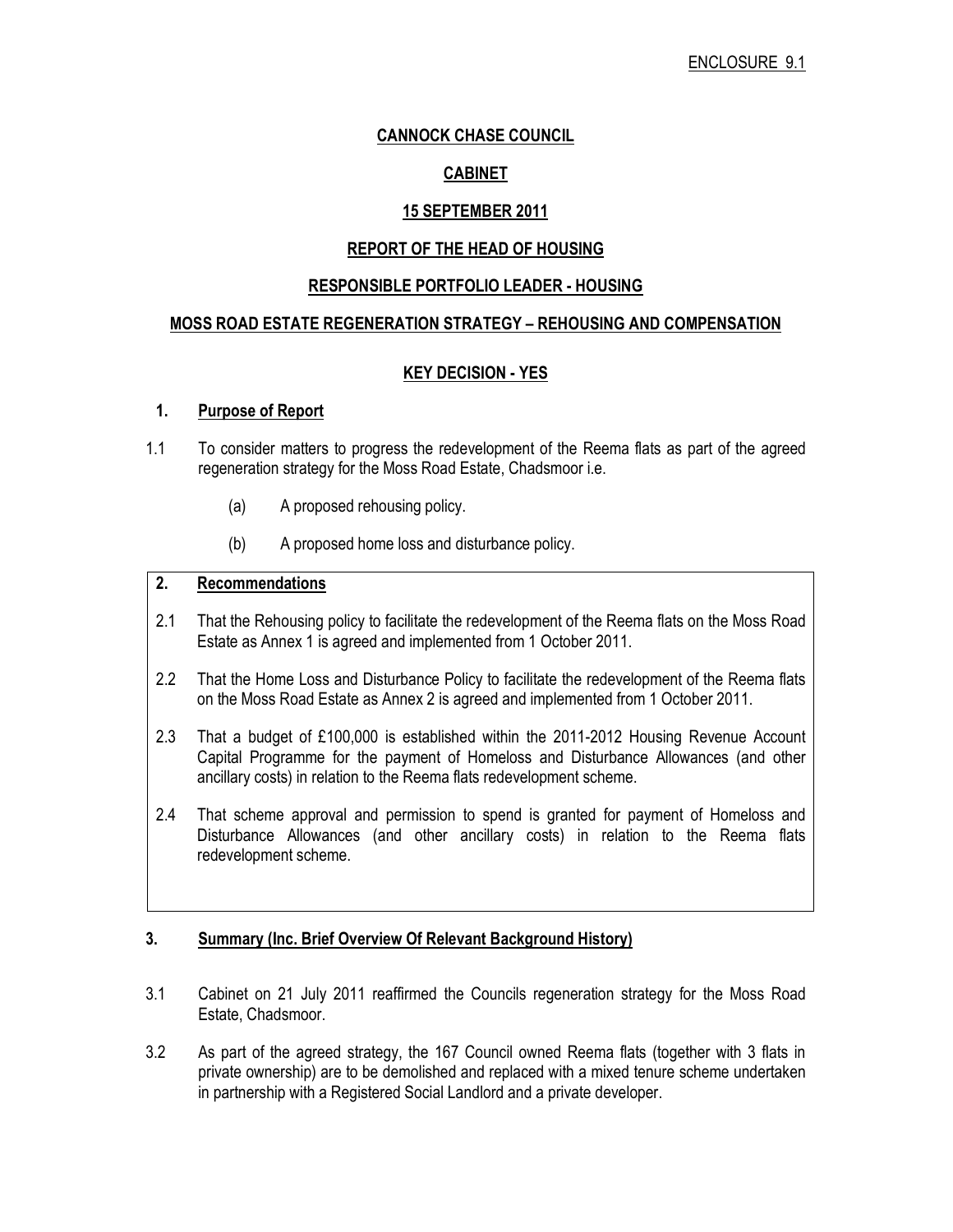This action is dependant on the rehousing of the existing occupants and in order to progress this, Cabinet (again on the 21 July 2011) agreed:-

- (a) To receive a report on proposed rehousing and compensation (Homeloss and Disturbance) policies for the Reema flat occupants.
- (b) Pending consideration of a proposed housing policy not to relet any further Reema flats.
- 3.3 As a result 7 new Reema flats have become vacant and following "stripping" of internal fixtures and fittings have been secured with security screens. A new type of polymer security screen is being used which are transparent and therefore far less visible than the traditional steel shuttering. It is hoped this will assist in mitigating the risk of unauthorised access whilst having less of a visual impact on the appearance of the estate.
- 3.4 In order to accelerate the rehousing process this report presents:-
	- (a) A proposed Rehousing Policy (attached as Annex 1) and outlined in Section 4.
	- (b) A proposed Homeloss and Disturbance Policy (attached as Annex 2) and outlined in Section 5.

# 4. A Proposed Rehousing Policy

- 4.1 The rehousing of the existing occupants will necessitate amendments to the Councils current allocations policy and is envisaged to take between 24 to 30 months, although the timescale is dependant upon suitable vacancies occurring within the Councils' and Housing Associations existing stock.
- 4.2 A proposed rehousing policy is attached as Annex 1. This adopts the same principles (and is based on) the policy which is being used to rehouse the occupants of the Elizabeth Road Area Redevelopment Scheme, with amendments to reflect the differences in relation to the Moss Road Scheme. As a result the proposed policy seeks to ensure that:-
	- (a) All occupants are treated equitably, regardless of tenure.
	- (b) Where reasonable occupants rehousing aspirations are met.
	- (c) The progress of the redevelopment strategy is facilitated in accordance with the project timetable.
- 4.3 The proposed policy also seeks to "strike" a balance between the rehousing needs of the Reema flat occupants and other applicants on the Housing Register (including homeless households) who require Council or Housing Association accommodation.
- 4.4 A summary of the proposed policy is summarised together with the 'policy rationale' below.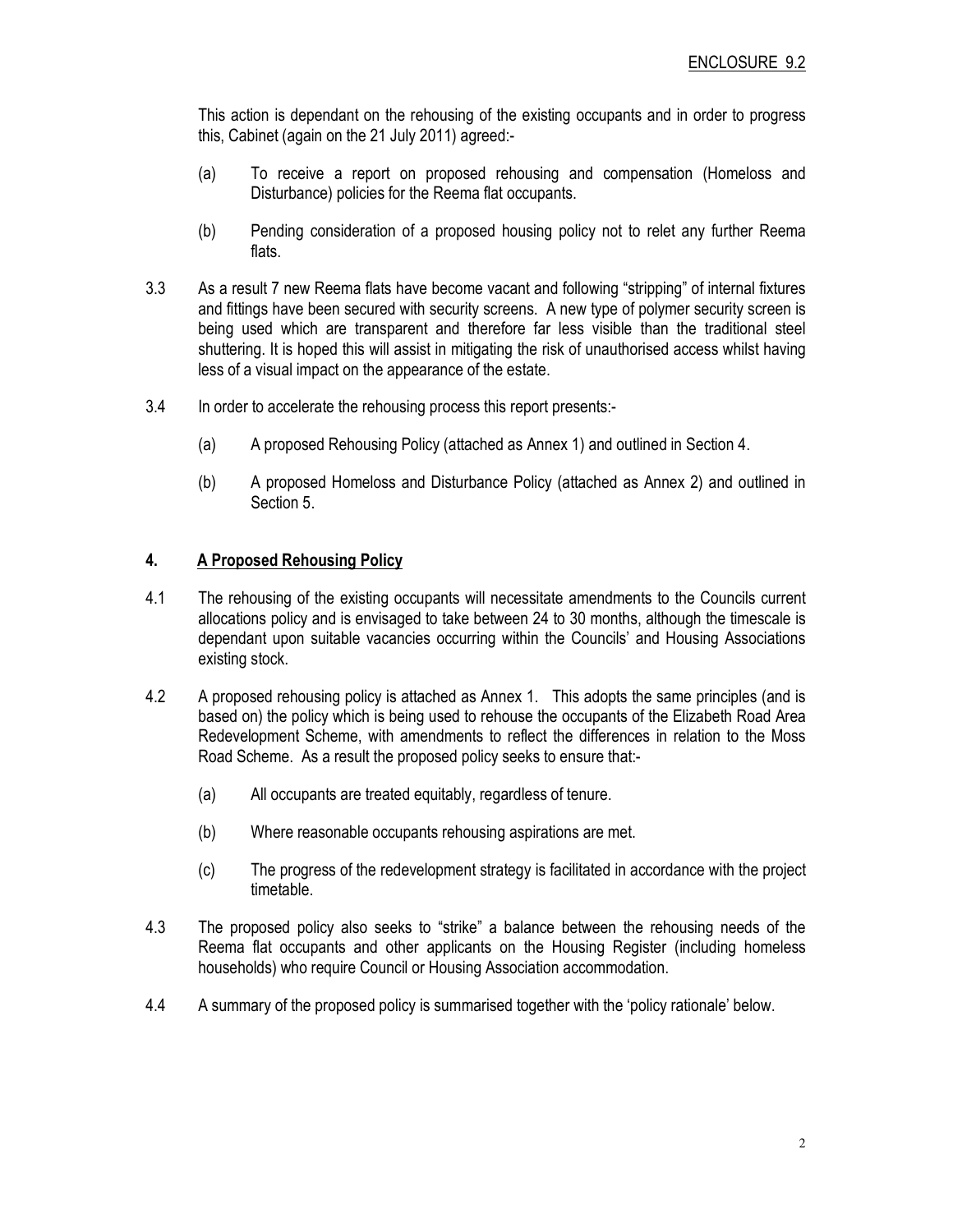# (a) Applications

All residents living in the Reema Flats - Moss Road Estate will need to complete a uchoosehomes application. However, private tenants and Leaseholders (occupiers only) will only be considered where:-

- (i) Private Tenants. A notice to quit has been served (following successful completion of negotiations to acquire the property for regeneration strategy), and any concealed households rehoused.
- (ii) Leaseholders (occupiers only). Contracts have been exchanged for the acquisition of their property and any hidden households rehoused.

To ensure that longstanding residents receive priority for rehousing, it is suggested that where residents have been a leaseholder or private tenant for more than six months prior to the notice or acquisition date they are accepted for rehousing without a homelessness assessment, with their applications being dealt with on the same basis as a Council tenant.

Residents who have been a tenant or leaseholder for less than six months will be assessed on the basis that they have held settled accommodation as required under homeless legislation.

Concealed households are households residing with another household with no legal interest in the property and not living as a member of the tenant's or owner's family. It is proposed that these households are assessed in accordance with the Homelessness legislation and rehoused in accordance with the agreed Allocations Policy. However, in order to prevent these households being made homeless the tenant or owner occupier with whom they are living will not be rehoused until after rehousing the concealed household.

Note. Concealed households are not eligible for any compensation as they have no legal interest in the property.

### (b) Property Type

The Reema flats residents occupy 1 or 2 bedroom flats. In some cases households are overcrowded or under-occupy their existing accommodation. It is therefore proposed that applicants are allocated accommodation in accordance with existing eligibility criteria based on their recognised housing needs. However, where a tenant has been under-occupying a two bedroom flat and has been a tenant for 5-years or more it is proposed that they remain eligible for an alternative two bedroom flat (but not a two bedroom house).

### (c) Operation of the Choice Based Lettings Scheme (UChoose homes)

- (i) Applicants will be placed in Band 2 to reflect the pending loss of their home and give them relative priority when expressing an interest in advertised vacancies. Applicants would also be eligible to apply for a higher banding in accordance with the existing allocation policy criteria.
- (ii) Where an applicant is already registered and has been awarded a higher band they will retain the existing band award.
- (iii) Where two or more applicants express an interest in a property the allocation will be made according to date the application valid date. In the event of two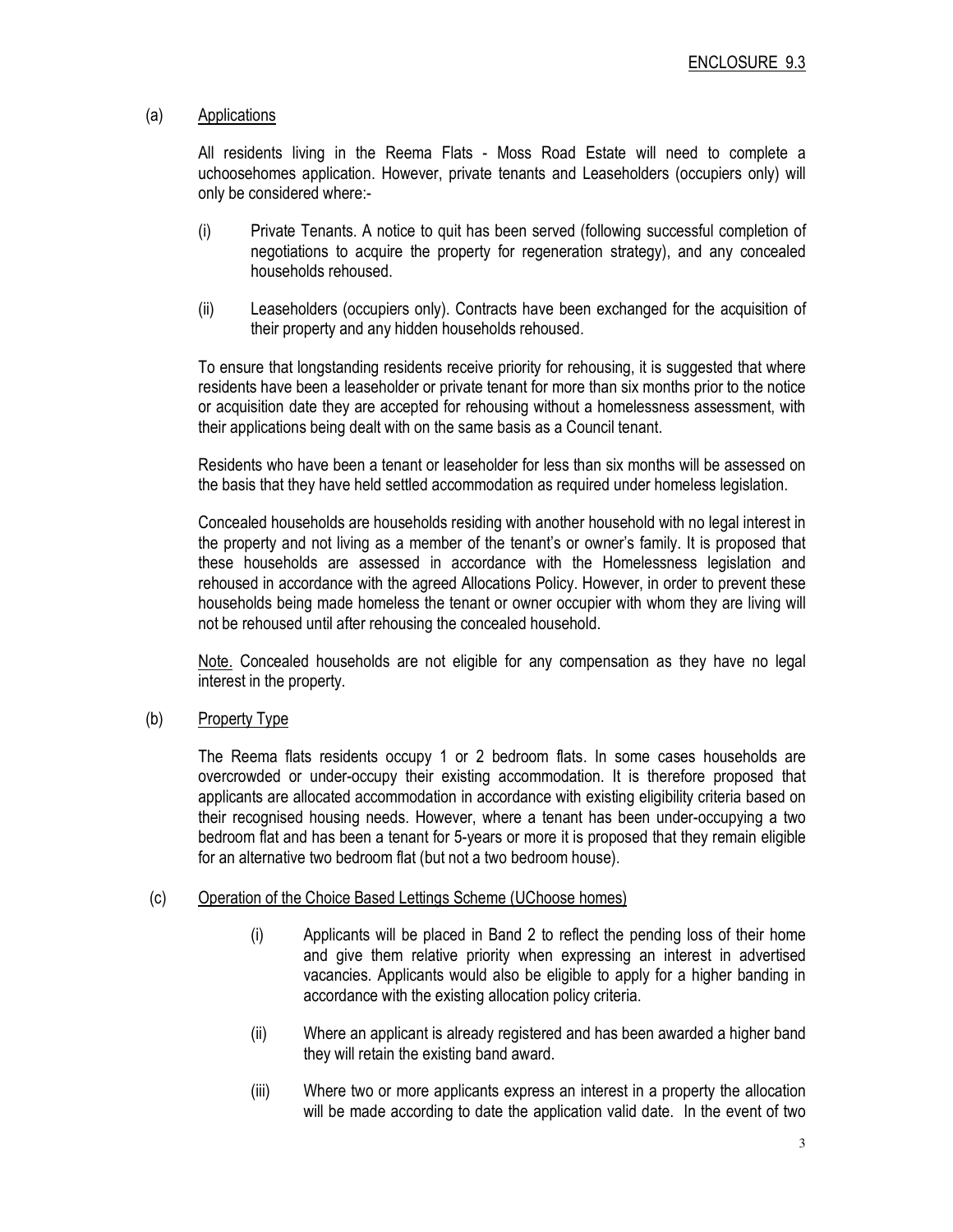or more application valid dates being the same, other measures of recognised housing need would be used to determine between applications. These will include special needs i.e. location of schools, care needs or provision of care to another family member.

(iv) Where necessary, in order to meet site handover dates applicants will be placed in Band 1 and where necessary, issued with a priority card or properties will be removed from the advertising cycle and directly allocated to applicants affected by the Reema flat redevelopment scheme.

### (d) Temporary Accommodation

It is anticipated that all existing residents will be permanently relocated off site prior to site handover date. However, in the event that suitable property is not available it is proposed that applicants are offered temporary accommodation to enable a start on site (Note, this provision would only be used in exceptional circumstances where the applicant has special needs.)

In any case where temporary accommodation is required it is proposed that the property eligibility criteria is suspended, subject to the prevention of statutory overcrowding. Any subsequent request from the applicant to remain in the property will only be agreed if the applicant is eligible for the type of property and the property does not have disabled adaptations unless these are required by the applicant.

### (e) Implementation

 Subject to the proposed policy being agreed, it is proposed that this is implemented with effect from 1 October.

The proposed application and rehousing process is set out below:-

- (i) Reema Flats applicants will be requested to make a Uchoosehomes application. Assistance will be available to any residents who wish to discuss their individual situation.
- (ii) Applications will "become live" following receipt of a complete and verified application or in the case of private tenants and leaseholders (occupiers only, not landlords) following notification of the notice or acquisition date.
- (iii) Offers of accommodation will commence after 1 October 2011 as soon as suitable properties are available.
- (iv) Residents will be able to move into a property following acceptance of the offer and the receipt of keys after void works have been completed.
- (v) Home Loss and Disturbance Payments will be paid in accordance with the relevant procedures.
- (vi) Vacated properties will be secured after disconnection of services, and removal of pipework and other internal fixtures to mitigate the risk of unauthorised access.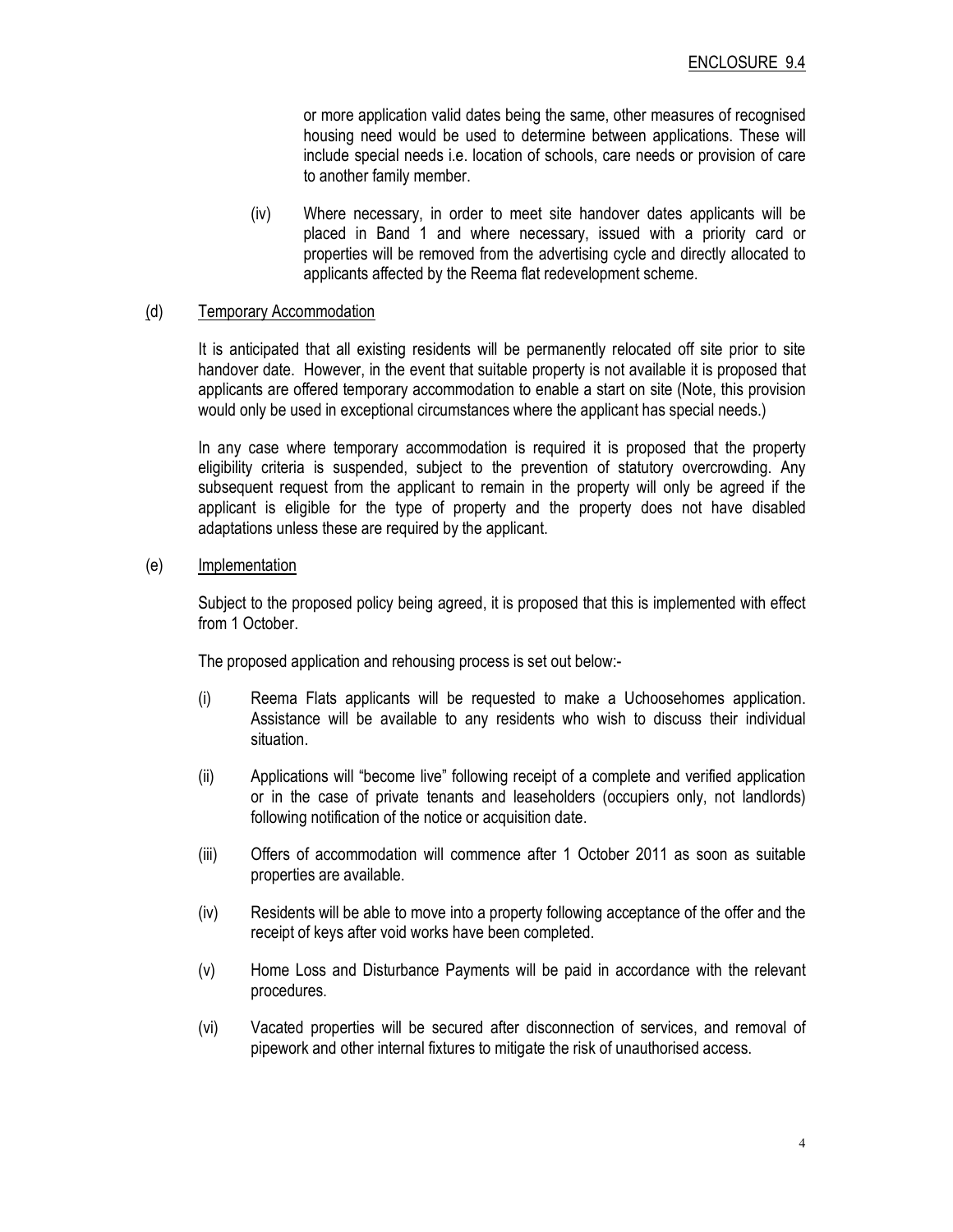# 5. A Proposed Home Loss and Disturbance Policy

5.1 In order to facilitate the rehousing process it is proposed to offer occupants who have a legal interest in their property (i.e. Council tenants, private rented tenants and leaseholders) compensation payments in accordance with the statutory compensation scheme. The exceptions to this are 'Concealed Households' who will not be eligible for any compensation as they do not have any legal interest in the property.

The compensation payments comprise of

- (a) Home Loss. Paid for the loss of the 'substantive home' which must have been occupied by the household for 12 months or more, prior to displacement. At 01 September 2011, these payments are £4,700 for tenants and 10% of the property valuation for owner-occupiers, but are revised annually on 1 September each year, with the next re view in 2012.
- (b) Disturbance. Paid to all residents who have a legal interest in a property prior to displacement. The amounts are not specified but need to reflect 'reasonable' costs incurred as a consequence of moving home.
- 5.2 A proposed Home Loss and Disturbance policy is attached as Annex 2. This details the criteria for Home Loss payments together with the Council's proposed approach to Disturbance Payments. In particular the proposed Disturbance Payment policy provides for the provision of new fittings in cases where existing carpets and curtains cannot be adapted but does not provide for new fittings and fixtures where occupants are rehoused to larger properties, for example, two or three bedroom houses.
- 5.3 Leaseholders are also entitled to reasonable legal and valuation costs in relation to the sale of their existing home whilst investment landlords who acquire a replacement property within twelve months of acquisition are entitled to claim the incidental charges/costs of acquiring another property in the United Kingdom. These matters will be considered as part of the acquisition negotiations and agreement. In order to assist residents with the compensation claim process it is proposed to offer the service of an Independent Valuer whose costs will be met as part of any subsequent compensation claim.
- 5.4 Resources to meet the cost of the Homeloss and Disturbance Allowances (together with other ancillary costs associated with the Reema flat redevelopment) have been included within the initial Housing Revenue Account (HRA) Business Plan agreed by Cabinet on 21 July 2011, profiled as follows:-

|                                                                          | Year 1             | Year 2             | Year 3                   | Total   |
|--------------------------------------------------------------------------|--------------------|--------------------|--------------------------|---------|
|                                                                          | 2012-13<br>(000's) | 2013-14<br>(000's) | 2014-15<br>(000's)       | (000's) |
| Provision of Homeloss & Disturbance<br>Allowance & other ancillary costs | 750                | 750                | $\overline{\phantom{0}}$ | 1,500   |

5.5 There is however, no budget within the agreed 2011-12 HRA Capital Programme to commence the payment of Homeloss and Disturbance allowances (in accordance with the proposed rehousing timetable) during the current financial year. However, the agreed programme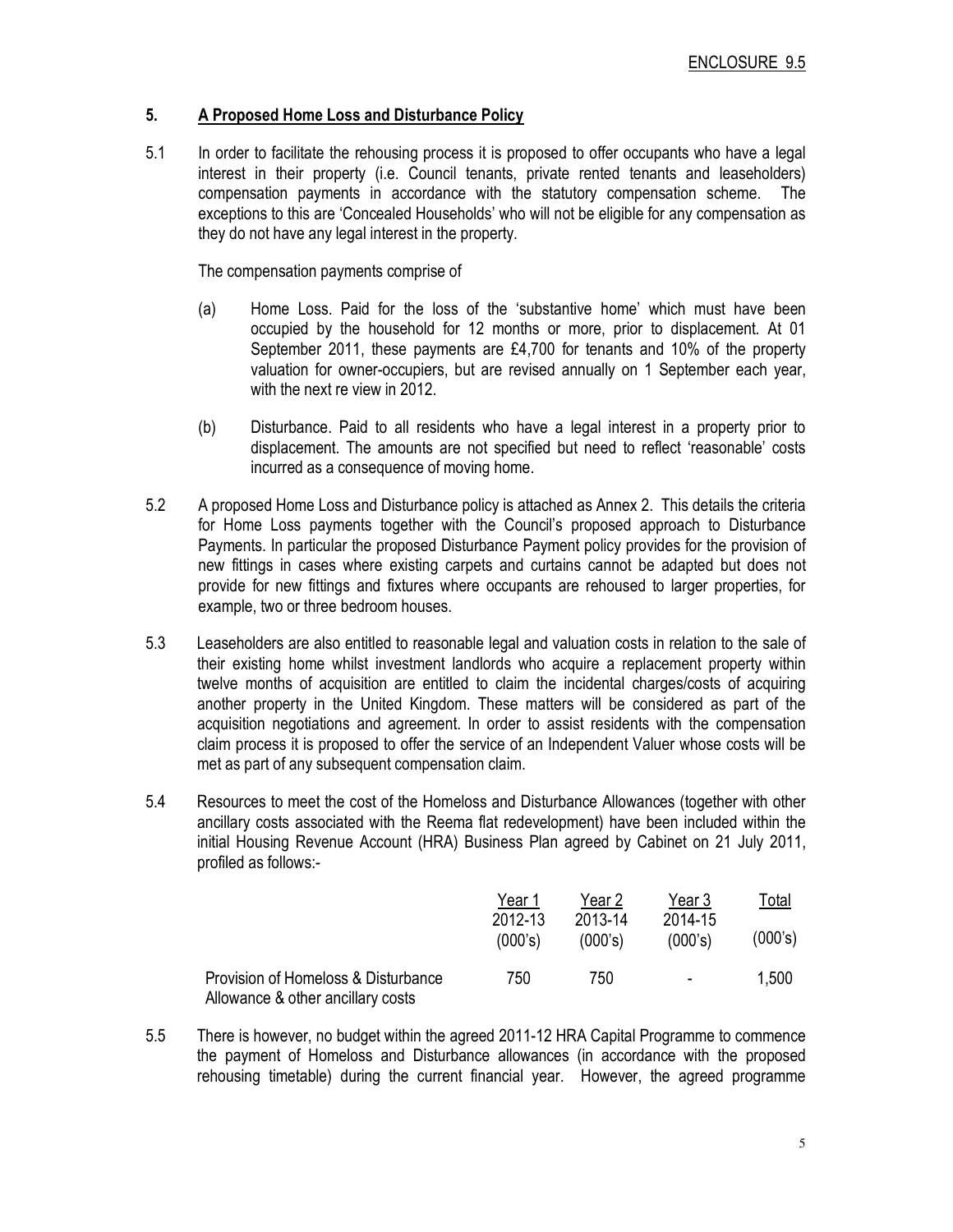includes £235,322 of uncommitted resources which are currently held as a contingency reserve.

5.6 It is therefore proposed that £100,000 of these uncommitted resources are used to establish a capital programme budget to enable the payment of Homeloss and Disturbance allowances to commence during the current financial year, subject to this action being agreed, the allocation of resources within the HRA Business Plan will be adjusted when a draft Business Plan is considered by Cabinet in December 2011.

# 6. Conclusion(s) and Reason(s) for the Recommendation(s).

- 6.1 In order to progress the redevelopment of the Reema flats as part of the agreed regeneration strategy for the Moss Road Estate, this report presents:-
	- (a) A proposed rehousing policy, attached as Annex 1.

and

- (b) A proposed Homeloss and Disturbance policy, attached as Annex 2.
- 6.2 There is no budget within the agreed 2011-12 HRA Capital Programme to commence the payment of Homeloss and Disturbance allowances in accordance with the proposed rehousing policy during the current financial year. It is therefore proposed that a budget of £100,000 is established through the virement of uncommitted capital resources.

### 7. Other Options Considered

7.1 Homeloss and disturbance payments are statutory where a CPO (Compulsory Purchase Order) has been obtained. Whilst it is anticipated that the redevelopment of the Reema Flats on the Moss Road Estate can be progressed without a CPO, this is dependant on existing residents being provided with the financial assistance and incentive to move home.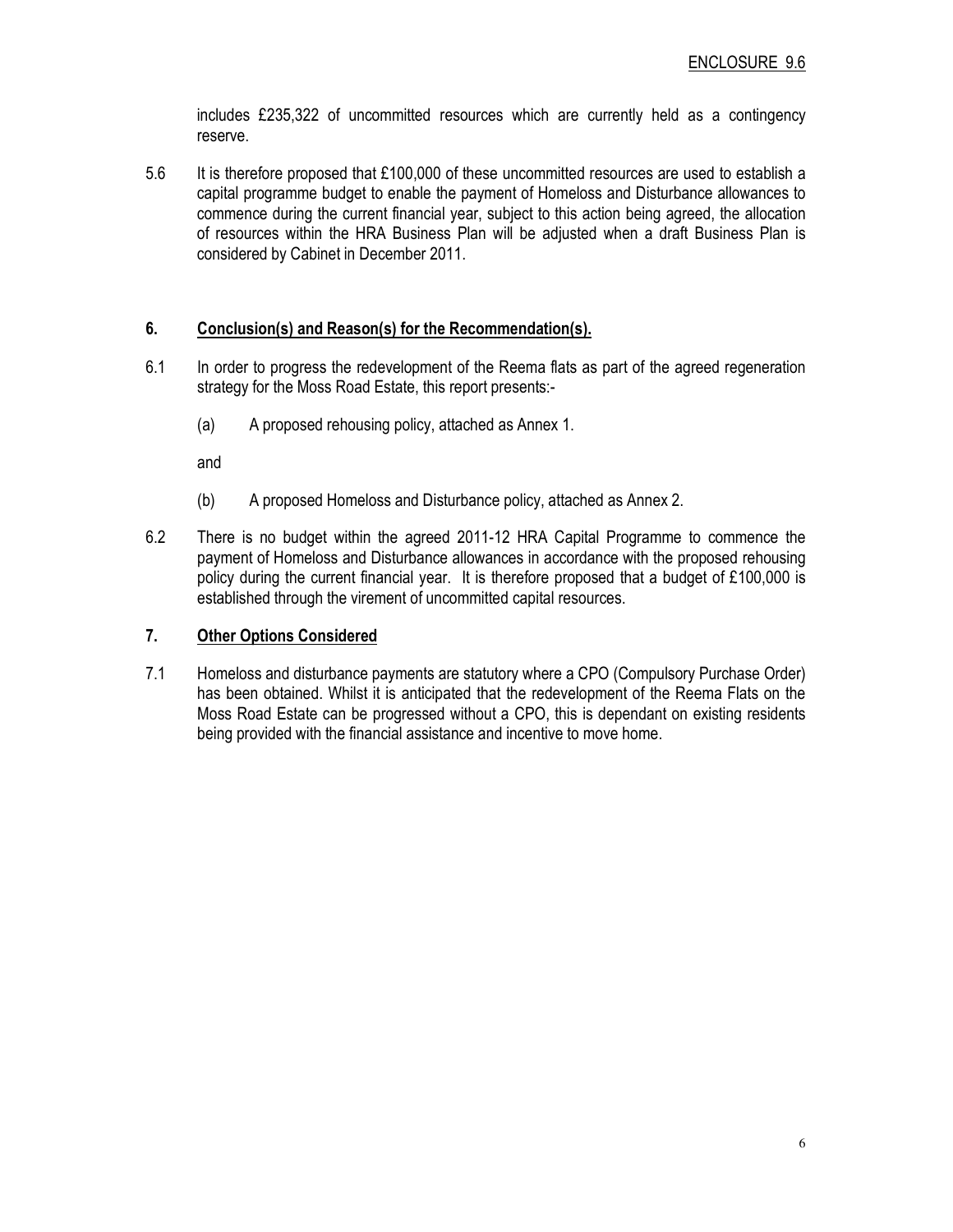# REPORT INDEX

| <b>Contribution to Council Priorities (i.e. Corporate Plan)</b> | <b>Section 1</b>  |
|-----------------------------------------------------------------|-------------------|
| <b>Contribution to Promoting Community Engagement</b>           | <b>Section 2</b>  |
| <b>Financial Implications</b>                                   | <b>Section 3</b>  |
| <b>Legal Implications</b>                                       | <b>Section 4</b>  |
| <b>Human Resource Implications</b>                              | <b>Section 5</b>  |
| <b>Section 17 (Crime Prevention) Implications</b>               | Section 6         |
| <b>Human Rights Act Implications</b>                            | <b>Section 7</b>  |
| <b>Data Protection Act Implications</b>                         | <b>Section 8</b>  |
| <b>Risk Management Implications</b>                             | <b>Section 9</b>  |
| <b>Equality and Diversity Implications</b>                      | Section 10        |
| <b>List of Background Papers</b>                                | <b>Section 11</b> |
| <b>Report History</b>                                           | <b>Section 12</b> |
|                                                                 |                   |

Annexes to the Report i.e. Copies of Correspondence, Plans etc.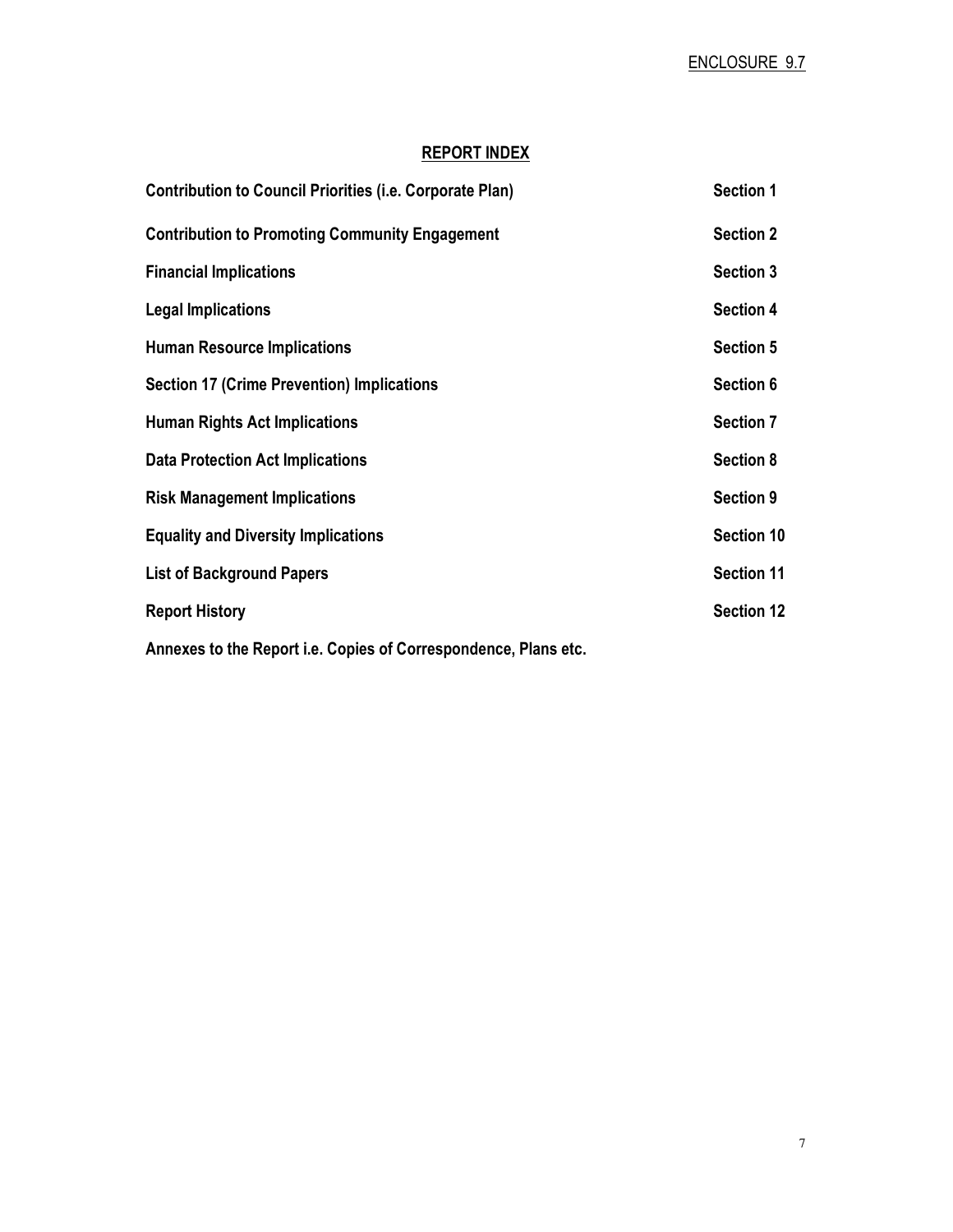# Section 1

# Contribution to Council Priorities (i.e. Corporate Plan)

The Moss Road Estate Regeneration strategy has been identified as a key action within the agreed 2011-12 "Place" Priority Delivery Plan.

### Contribution to Promoting Community Engagement

The residents living within the Moss Road Estate Regeneration strategy were consulted about the Council's proposals through "drop in" advice surgeries in.

Since this time residents have been kept informed of scheme progress via a number of circular letters.

### Financial Implications

The 30 year Business Plan 21<sup>st</sup> July Cabinet produced as part of the self financing calculation included the cost of the structural reinstatement works for the Reema houses and the Homeloss and Disturbance allowances for the Reema flats as outlined in the report. The estimates are profiled as follows:

| <b>HRA Proposed Capital Programme</b>                       | 2012-13  | 2013-14  | 2014-15                  | Total    |
|-------------------------------------------------------------|----------|----------|--------------------------|----------|
|                                                             | (E000's) | (E000's) | (E000's)                 | (£000's) |
| Homeloss & Disturbance allowance<br>& other ancillary costs | 750.     | 750      | $\overline{\phantom{0}}$ | 1,500    |

There is however, no budget within the agreed 2011-12 HRA Capital Programme to commence the payment of Homeloss and Disturbance allowances. HRA 2011-12 Capital resources include £235,322 of uncommitted capital resources.

It is proposed that £100,000 of these uncommitted resources are used to establish a 2011-12 Capital Programme Budget to enable the payment of Homeloss and Disturbance allowances. The HRA Business Plan 2012-13 Proposed Capital Programme will be adjusted downwards by £100,000 to £650k to take account of resources being brought forward from 2012-13 into 2011-12.

### Legal Implications

There are no identified legal implications arising from this report.

### Human Resource Implications

There are no identified human resource implications arising from the report

### Section 6

### Section 2

Section 3

# Section 4

# Section 5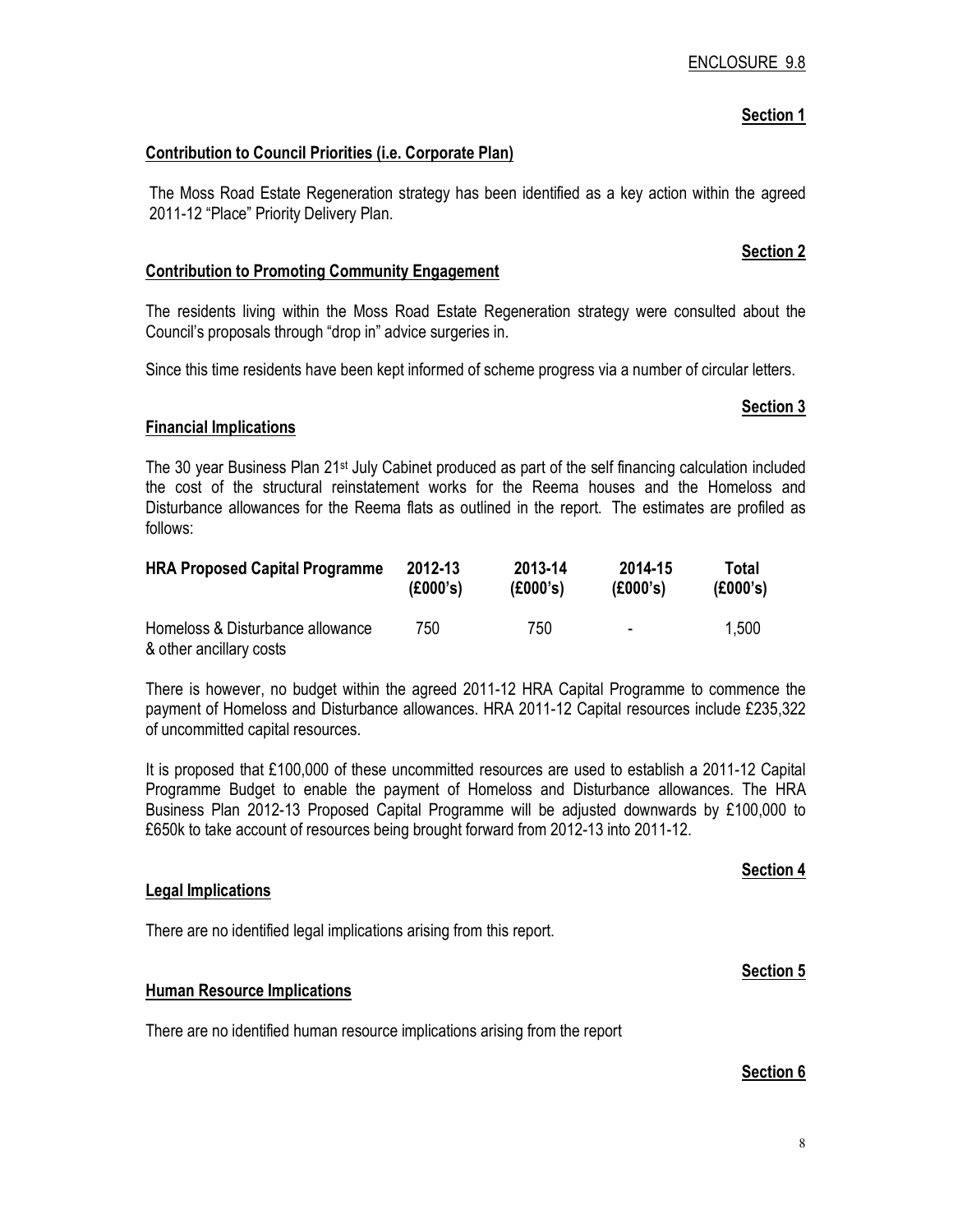# Section 17 (Crime Prevention) Implications

Redevelopment of the flats will enable improvements to design out petty crime and vandalism.

### Section 7

# Human Rights Act Implications

Article 8 provides that:-

- 1. Everyone has the right to respect for his private and family life, his home and his correspondence.
- 2. There shall be no interference by a public authority with the exercise of this right except such as is in accordance with the law and is necessary in a democratic society in the interests of national security, public safety or the economic well-being of the country, for the prevention of disorder or crime, for the protection of health or morals, or for the protection of the rights and freedoms of others.

The Moss Road Estate Regeneration Strategy will result in 170 households having to leave their existing homes, possibly following compulsory purchase action.

The properties on the estate have however, been designated as defective and the Council needs to take action as a landlord and in the interests of the Cannock Chase Community.

Residents affected by the scheme will be compensated by Home Loss and Disturbance Payments and where necessary the provision of alternative accommodation.

The Council is complying with the legislation which empowers it to undertake the redevelopment of the area and at the same time is considering the needs of existing residents.

For these reasons the Council's actions are considered to be compatible with the Human Rights Act.

### Data Protection Act Implications

There are no specifically identified implications in respect of the Data Protection Act arising from this report.

### Risk Management Implications

The regeneration of the Moss Road Estate has been identified within the Councils' strategic Risk Register.

### Equality and Diversity Implications

There are no specifically identified Equality and Diversity implications arising from this report.

# Section 8

Section 9

# Section 10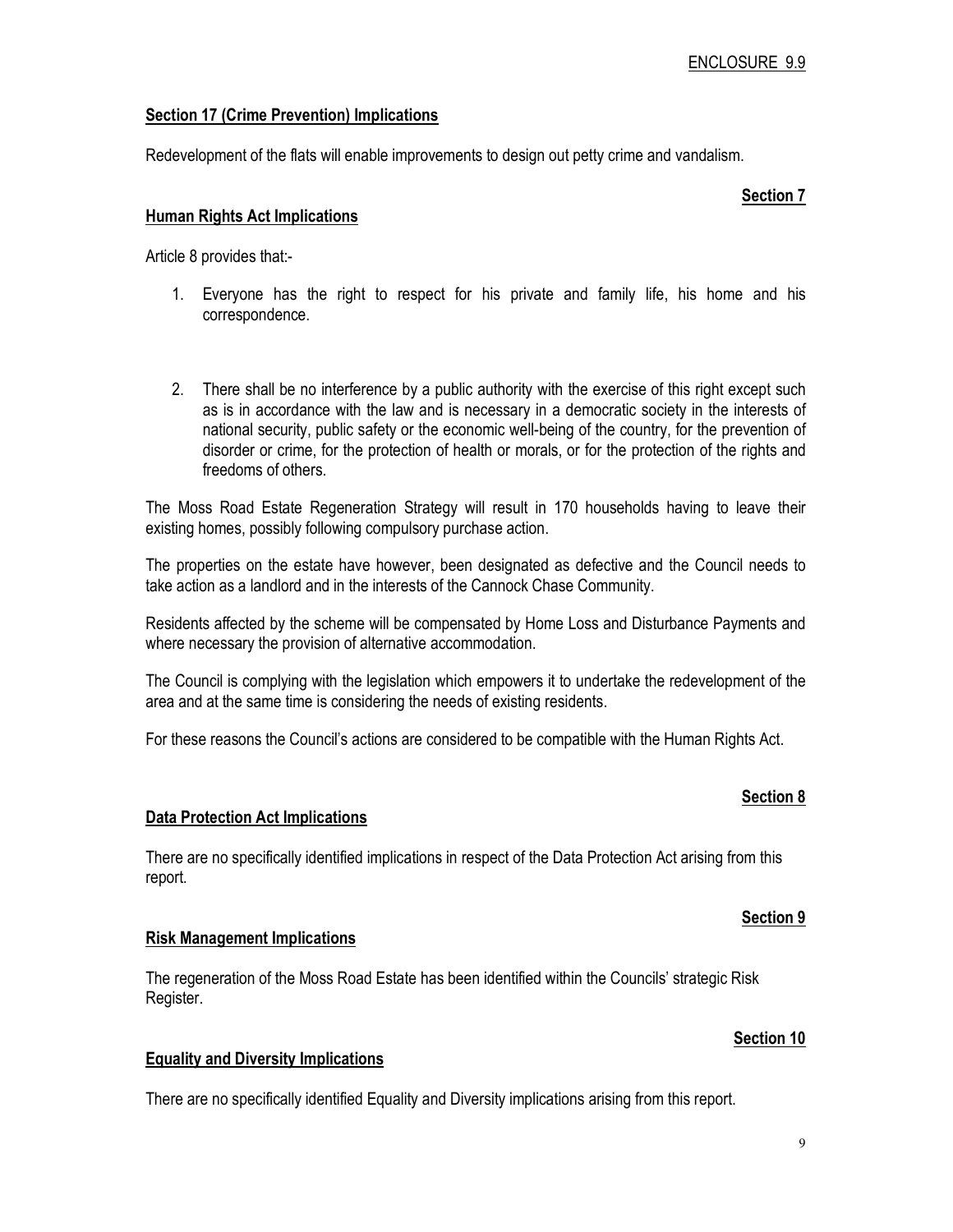# Section 11 List of Background Papers Section 12 Report History PRC Dwellings – Moss Road Estate And Rowley Cabinet Close/Bradbury Lane Moss Road Estate Regeneration Strategy Cabinet 20 March 2008 21 July 2011

# **Annexes**

| Annex 1 | Draft Moss Road Estate Rehousing Policy                 |
|---------|---------------------------------------------------------|
| Annex 2 | Draft Moss Road Estate Home Loss and Disturbance Policy |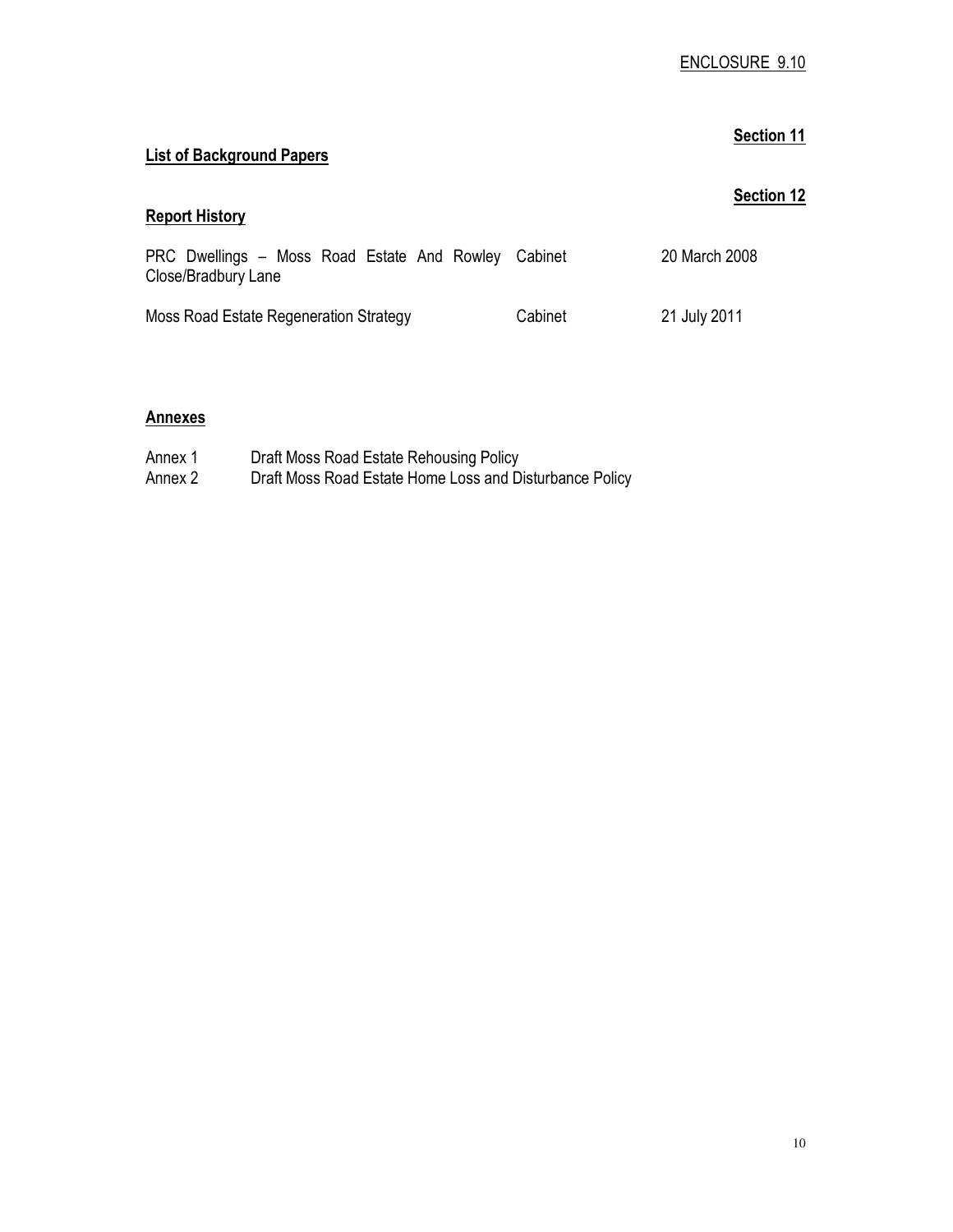Annex 1

# CANNOCK CHASE COUNCIL

# MOSS ROAD ESTATE REGENERATION STRATEGY

# DRAFT REHOUSING POLICY

### 1. Policy Objectives

- (a) To meet the aspirations of residents living in the Moss Road Estate Reema Flats wherever it is reasonable to do so.
- (b) To be fair and equitable to all housing applicants, whether they are residents of the Moss Road Estate Reema Flats or applicants from elsewhere.
- (c) To facilitate the progress of the Moss Road Estate Regeneration Strategy in accordance with the project timetable.

### 2. Rehousing Policy

- 2.1 All Reema Flat residents will be required to move from the estate prior to the development commencing and to be relocated permanently off site. In order to achieve this, residents will be given help and assistance to obtain alternative accommodation as set out below:
	- (a) Leaseholder Occupiers (Reema Flats only)
		- (i) Negotiations will be undertaken with leaseholders occupiers to acquire their properties. Rehousing of certain leaseholders – occupiers only may be resolved through, for example, shared ownership to enable them to purchase alternative dwellings.
		- (ii) leaseholders occupiers only who have been owner-occupiers for six months or more prior to the acquisition date will also be offered, as part of the negotiations, the opportunity to be rehoused within the Council's existing stock or through a nomination to a Registered Social Landlord.
		- (iii) leaseholders occupiers only whose flats are acquired will be entitled to Home Loss and Disturbance Payments subject to them meeting the residence criteria.
	- (b) Reema Flats Council tenants
		- (i) Council tenants will be rehoused within the Council's existing stock or through a nomination to a Registered Social Landlord.
		- (ii) Council tenants will not be required to give the normal weeks notice on their existing home.
		- (iii) Tenants who move due to the regeneration strategy will be entitled to Home Loss, and Disturbance Payments subject to them meeting the statutory residence criteria.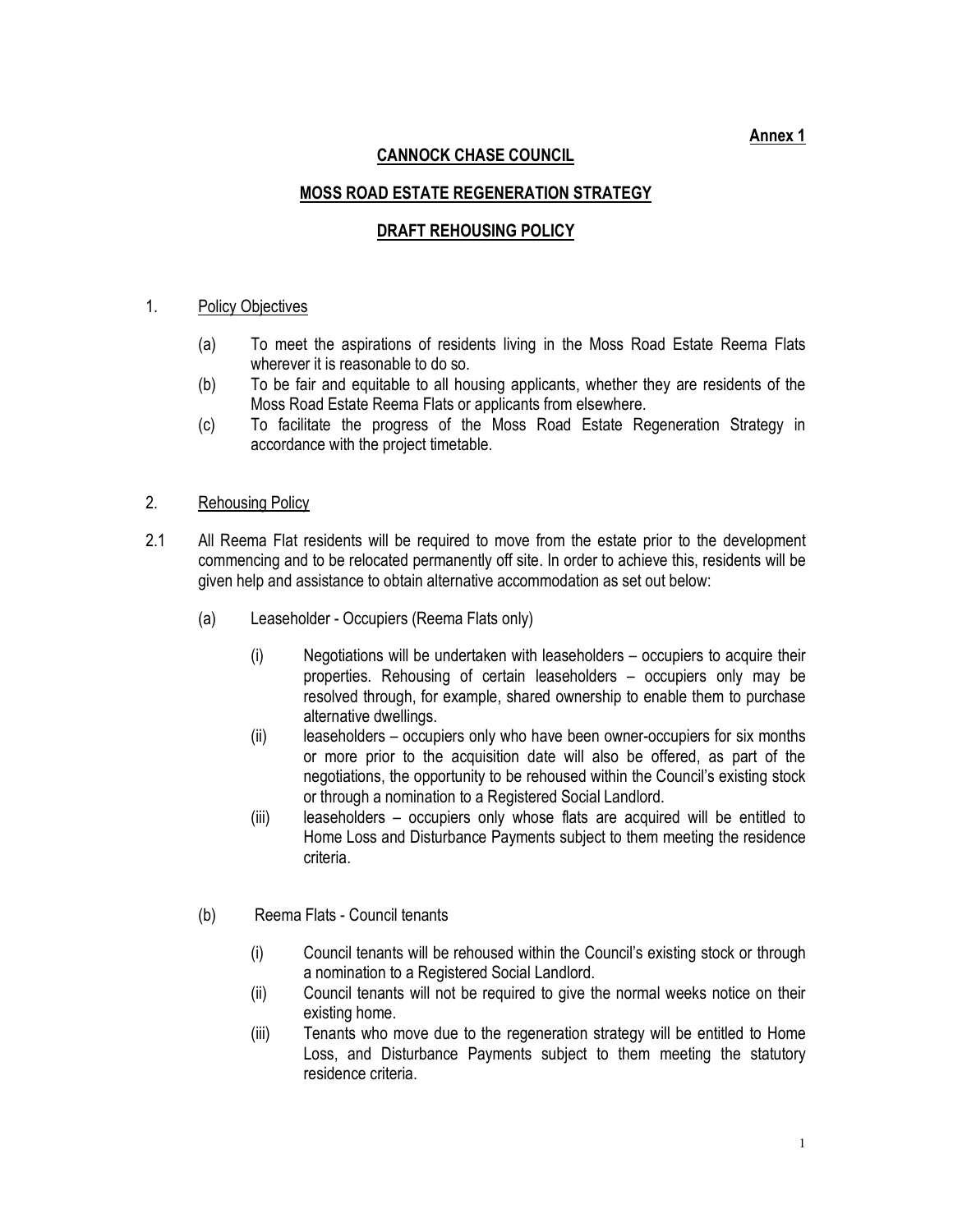- (c) Reema Flats Private rented tenants
	- (i) Negotiations will be undertaken with private landlords to acquire any privately rented flats. As part of the property negotiations certain private tenants may be rehoused in alternative private rented accommodation
	- (ii) In cases where no alternative private rented accommodation is available private rented tenants who have been tenants for:-
		- (a) six months or more prior to the notice date, will be offered the opportunity to be rehoused with the Council's existing stock or through a nomination to a Registered Social Landlord.
		- (b) less than six months from the notice date will be assessed by the Council's Housing Options Team under Homelessness legislation.
			- (i) Where the Council has a statutory duty under the homelessness legislation tenants will be offered the opportunity to be rehoused within the Council's existing stock as tenants or through a nomination to a Registered Social Landlord.
			- (ii) Where the Council does not have a statutory duty to rehouse, assistance will be given by the Council's Housing Options Team to obtain alternative accommodation.
	- (iii) Private tenants who move due to the regeneration strategy will be entitled to Home Loss, and Disturbance Payments subject to them meeting the residence criteria

# Note: Notice date refers to the date of a notice To Quit issued by the landlord as a result of acquisition for the redevelopment and not for any other reason.

- (d) Reema Flats- Hidden Households
	- (i) Hidden households i.e. a household residing with another household with no legal interest in the property and not living as a member of the tenant's or owner's family will be assessed by the Council's Housing Options Team under Homelessness legislation and rehoused in accordance with the Council's Allocations Policy.
	- (ii) Hidden households will be rehoused prior to the Council or private tenant or owner-occupier in order to prevent them being made homeless. Offers will not be made to Council or private tenants or Leaseholders (occupiers only) leaseholders who have hidden households residing with them until the hidden household has been rehoused.
	- (iii) Hidden households will not be entitled to Homeloss, disturbance, or any other compensation payments in relation to the Moss Road Estate Regeneration Strategy.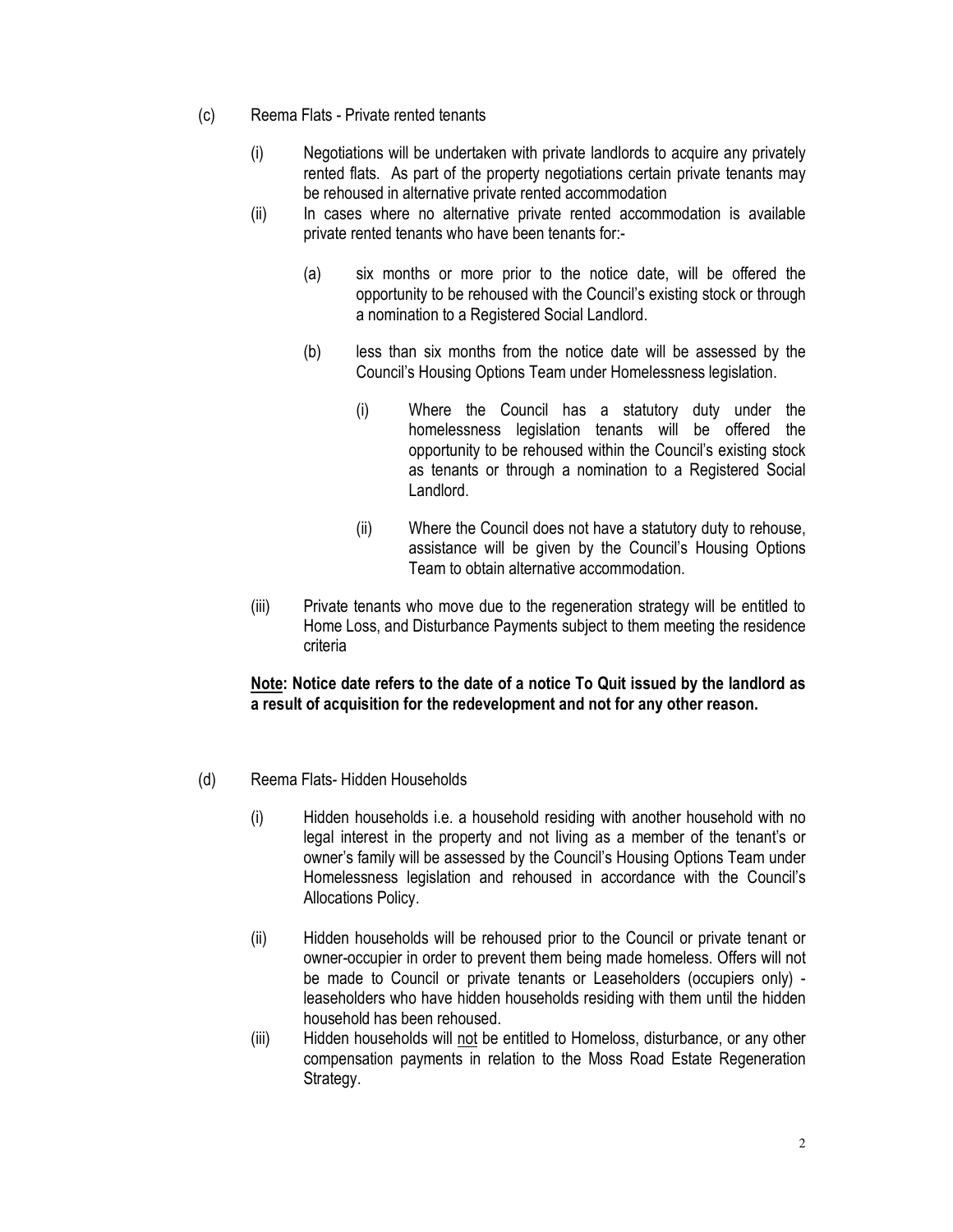- 2.2 Prior to the commencement of this policy (1 October 2011) residents may move from the Moss Road Estate under the existing allocations policy scheme. However they will not be entitled to Home Loss or Disturbance payments as they will be moving for other housing reasons and not as a result of the regeneration strategy.
- 2.3 In cases where no suitable alternative accommodation is available before vacant possession of their flat is required, residents will be provided with temporary accommodation, until suitable permanent accommodation is available
- 3. Changes to Existing Allocations Scheme Moss Road Estate Reema Flats only
- (a) Eligibility
	- (i) Owner-occupiers who have been resident for more than six months from acquisition date will be eligible for rehousing.
	- (ii) Private tenants who have been resident for more than six months from notice date will be eligible for rehousing.
	- (iii) Private rented tenants and owner-occupiers who have been resident for less than six months will be assessed by the Housing Options Team.
- (b) Operation of the Chioce Based Lettings Scheme (uchoose homes)
	- (v) Applicants would be placed in Band 2 to reflect the pending loss of their home which would give them some priority when expressing an interest in advertised vacancies. Applicants would be eligible to apply for a higher banding in accordance with the existing allocation policy criteria.
	- (vi) Where an applicant is already registered and awarded a higher band they will retain their existing band award.
	- (vii) Where two or more applicants express an interest in a property the allocation would be made according to date the application valid date. In the event of two or more application valid dates being the same, other measures of recognised housing need would be used to determine between applications. These would include special needs i.e. location of schools, care needs or provision of care to another family member.
	- (viii) Where necessary, in order to meet site handover dates applicants would be placed in Band 1 and issued with a priority card.
	- (ix) If necessary, in order to meet site handover dates, properties would be removed from the advertising cycle and directly allocated to applicants affected by the Moss Road Estate Regeneration Strategy in order to meet the site handover date.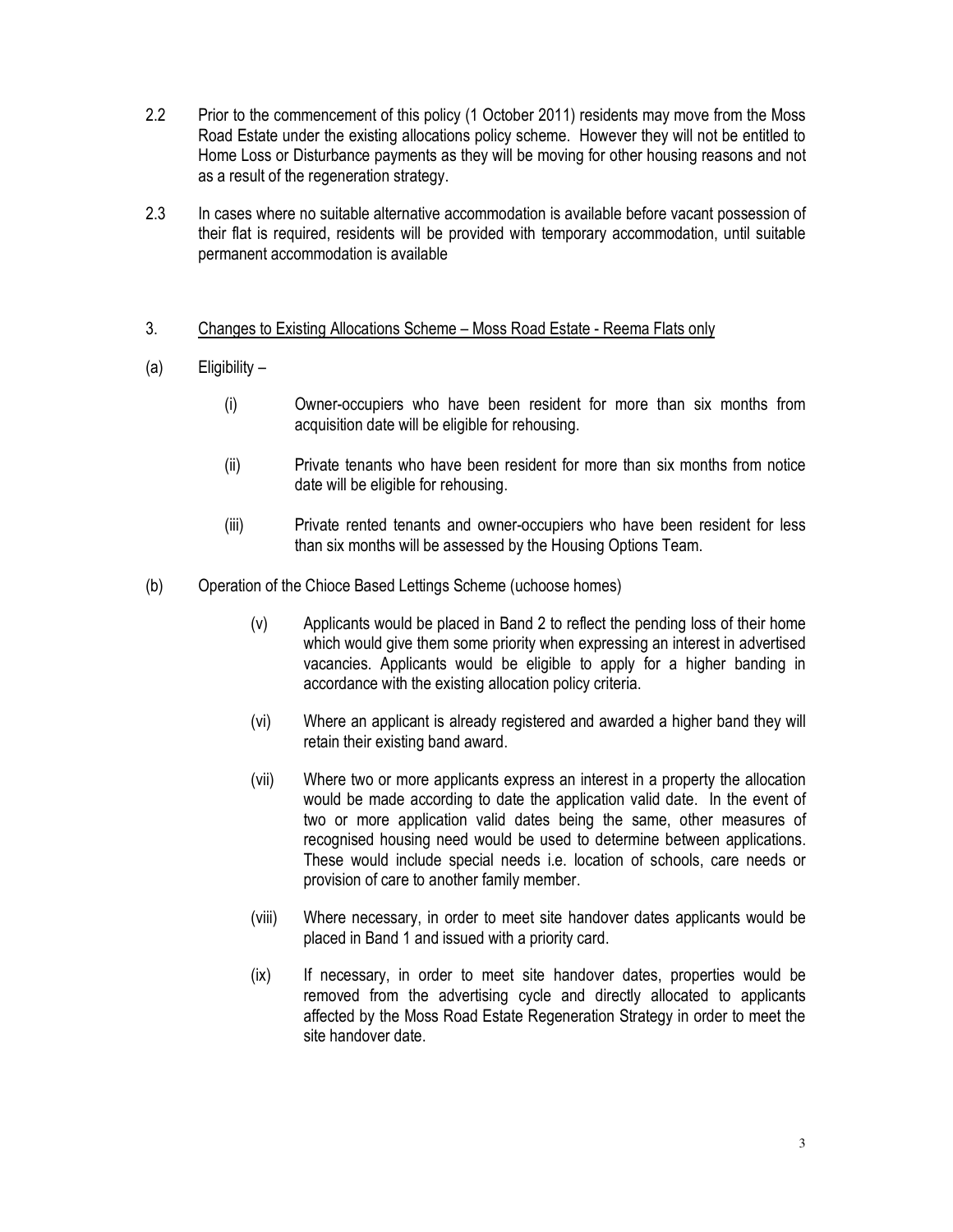- (c) General
	- (i) Applicants will be allocated accommodation in accordance with existing eligibility criteria. However, where a tenant has been under-occupying a two bedroom flat and has been a tenant for 5-years or more they remain eligible for an alternative two bedroom flat (but not a two bedroom house).
- 4. Moss Road Estate Reema Flats only Temporary Accommodation
	- a) Eligibility criteria

Where suitable accommodation has not been found in time to meet the site handover date, applicants will be offered temporary accommodation within the Council or Registered Social Landlord housing stock. Eligibility criteria for property types will be suspended subject to the prevention of statutory overcrowding. Nominations to a Registered Social Landlord property will be with the agreement of the Registered Social Landlord at the point of nomination.

Note the suspension is for temporary accommodation only.

b) Temporary to Permanent Rehousing

Where temporary accommodation has been provided within the Council stock and a household subsequently submits a request to remain in the property on a permanent basis, the request will be considered as follows:

- (i) The applicant does not fall within the property type eligibility category the request will be refused.
- (ii) The applicant is eligible for the property type the request will be agreed unless the property is adapted property for a disabled person and the applicant does not require the adaptations.
- 5. Implementation
- 5.1 The Moss Road Estate Regeneration Strategy rehousing policy will become effective adopted from 01 October 2011.
- 6. Appeals Process
- 6.1 Residents have the right to request a review of any allocation decision through the Council's Appeal and Complaints Procedure.
- 7. Further Information and Advice
- 7.1 Residents can obtain additional information from Cannock Chase Council by contacting:-
	- Housing Department Tel. 01543 462621
	- Housing Options Team. Tel. 01543 462621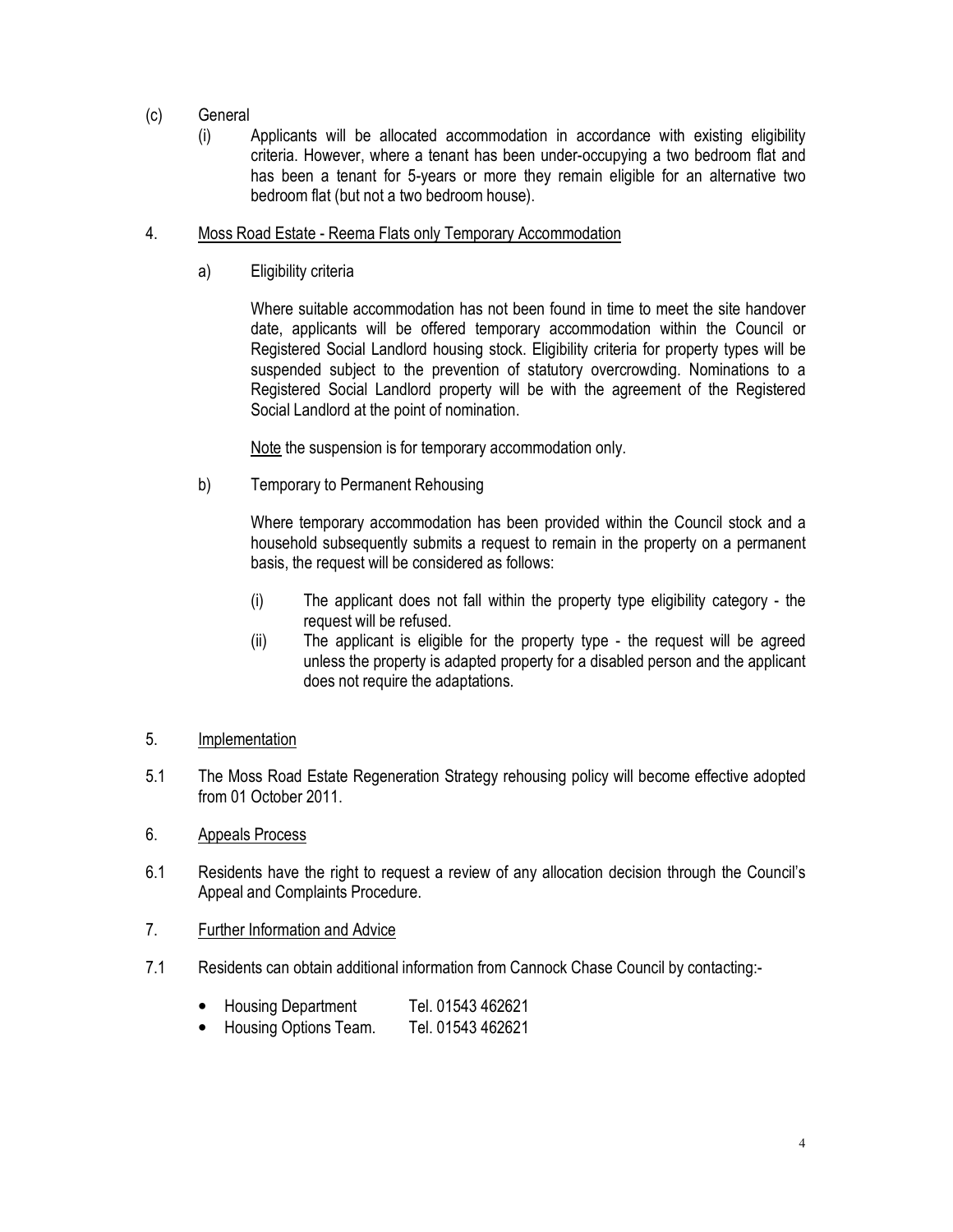### Annex 2

# CANNOCK CHASE COUNCIL

# Moss Road Estate Regeneration Strategy

### Draft Home Loss and Disturbance Policy

### 1. Introduction

1.1 Council tenants, private rented tenants and leaseholders may be entitled to compensation payments as a result of the implementation of the Moss Road Estate Regeneration Strategy. This policy sets out what they can expect in terms of standards of performance and compensation when they are asked to move from their home due to the redevelopment.

# 2. Home Loss Payment

- 2.1 Council and private rented tenants who have occupied the property for 12 months or more prior to displacement will be entitled to a Home Loss Payment (HLP). This amounts to £4,700 (as at 01 September 2011) but is reviewed by Central Government on 1<sup>st</sup> September each year, with the next review in 2012.
- 2.2 Leaseholders occupiers only are entitled to 10% of the value of their home which will be determined as part of the property acquisition negotiations.
- 2.3 The payments are made for the loss of their substantive home.
- 2.4 Tenants of less than a year may also be eligible for a payment provided they previously lived with another person who satisfied the above condition, and that person no longer resides at the premises due to ill health or matrimonial break-up. Payments for joint tenants may be shared equally.
- 2.5 A tenant will be entitled to Home Loss payment if, after receiving a Notice to Quit from their landlord (or a written agreement to pay HLP from the Council) they find their own accommodation, rather than waiting for an offer of accommodation from the Council. In relation to private tenants Home Loss the tenant's landlord must be contractually committed to disposing of his property or be in receipt of a Notice to Treat.
- 2.6 Council and private tenants will receive Home Loss Payment in two instalments:-
	- (a) 50% prior to moving less the deduction of any Council rent arrears, Council Tax or other Council debits.
	- (b) 50% following vacation of their previous home less the deduction of any Council rent arrears, Council Tax or other Council debits and subject to a satisfactory inspection\*.

Note<sup>\*</sup> All properties prior to the tenant vacating will be inspected and the Home Loss Payment will be reduced to pay for the removal of rubbish or belongings (from the property or in the communal areas) or any damage caused by the tenant which requires remedial work for health and safety reasons.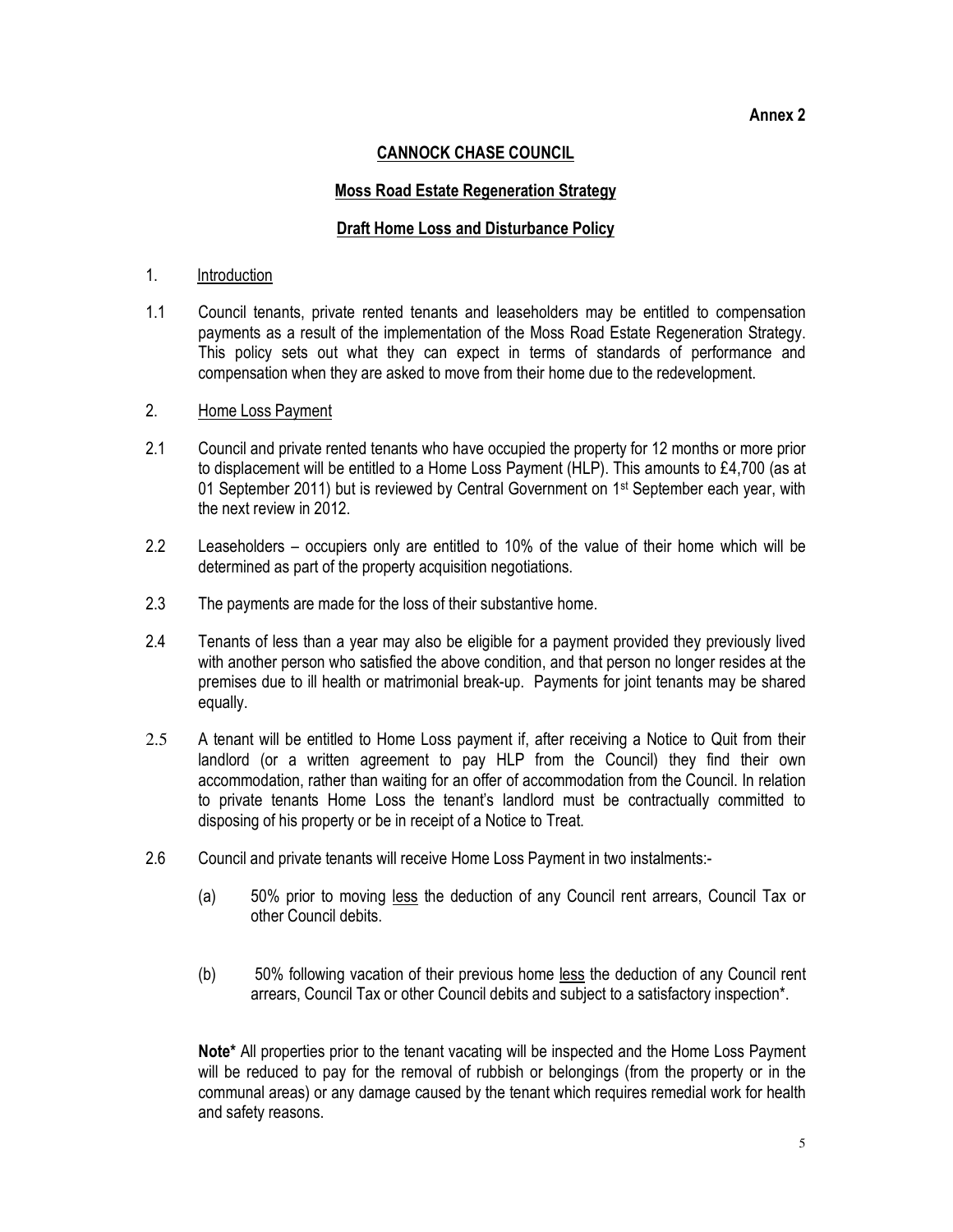2.7 Leaseholders - occupiers only will receive 100% of Home Loss Payment as part of the settlement for the acquisition of their property.

# 3. Disturbance Payments

- 3.1 Council tenants, private tenants and leaseholders occupiers only will qualify for disturbance payments provided they have been in lawful possession of the property prior to displacement.
- 3.2 There is no 'fixed cash sum' in relation to disturbance payments. Payments will reflect the 'reasonable' costs incurred as a consequence of moving home and will vary in relation to individual circumstances.
- 3.3 An Independent advisor will be available to assist Moss Road Estate Regeneration Strategy residents in the negotiation of any claim. The Council will meet the costs of the independent advisor as part of the claim.
- 3.4 In the event of a disagreement with the Council regarding a Disturbance Payment residents will have the right of appeal to the Council's formal Complaint Procedure.

# 3.5 The following gives general items of claim and sets out how the claim will considered: -

# • Removal Costs

Residents will be required to arrange their own removal following acceptance of the lowest of three quotations from removal firms (Note Invoice and quotations must be submitted)

As an alternative if a resident wishes to move themselves then the cost of van hire can be claimed.

One skip per household for clearance purposes will be provided through the Council's Skip Hire Contract. Residents who require provision of any additional skips will need to make their own arrangements and consideration will be given to their claim on submission of a receipt.

• Disconnection and Reconnection of Cookers, Washing Machines, Dishwashers

Residents will be required to arrange their own disconnection/reconnection by a qualified electrician or a Gas Safe registered gas fitter as appropriate. ( Note A receipt must be submitted).

• Disconnection/Reconnection of Aerials/Satellite Dishes/Sky TV

Residents will be required to arrange their own disconnection/reconnection and submit a receipt for payment.

Redirection of mail up to 6 months

Residents will be required to arrange their own redirection and submit a receipt for payment.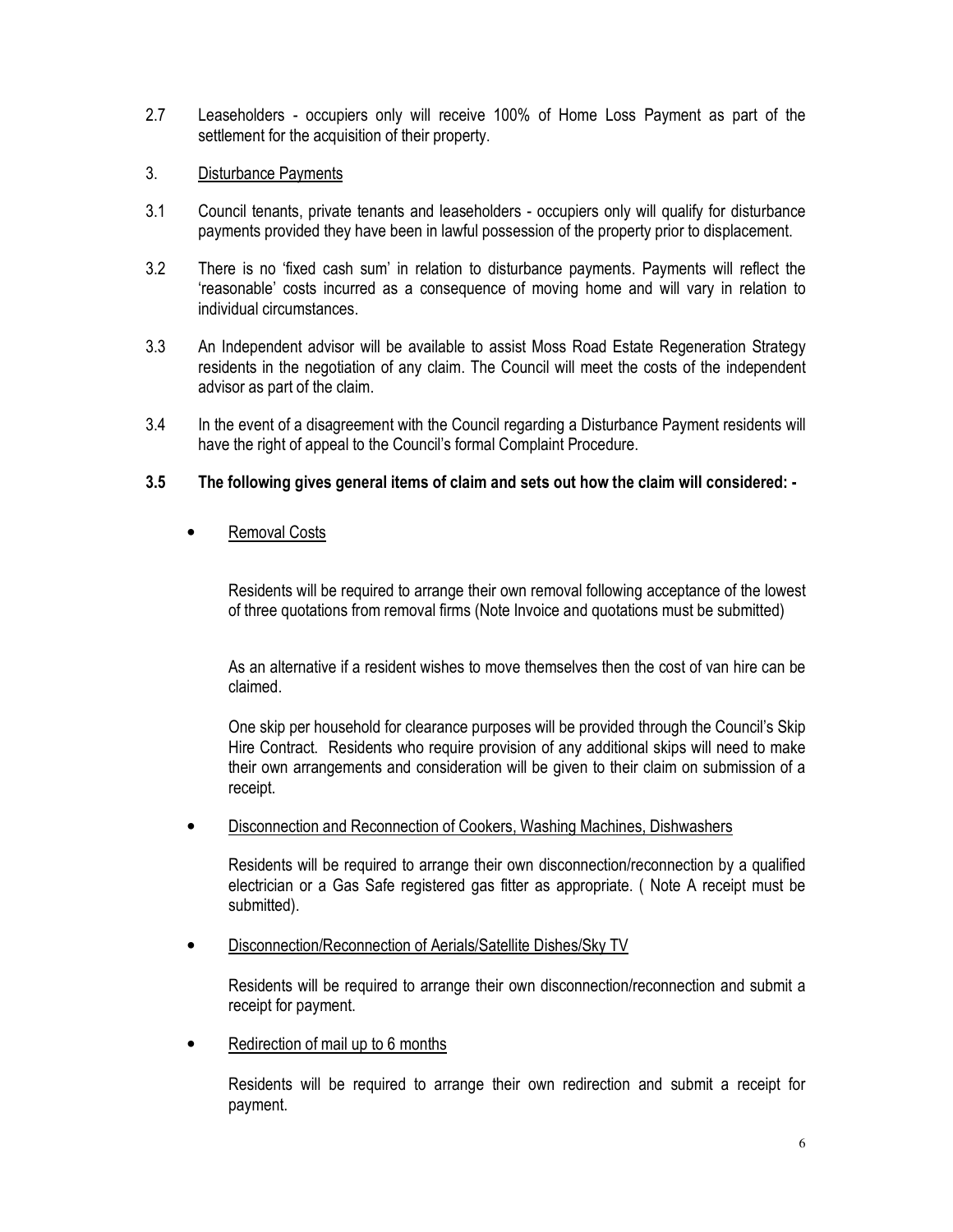# • Disconnection/reconnection of telephone

Residents will be required to arrange their own disconnection/reconnection and provide a receipt for payment.

New school uniform

In cases where as a result of the move, any children are required to change school and a different uniform is required. Payments will be restricted to badged and specified coloured items. (Note An itemised receipt is required.

Loss of wages

Loss of earnings caused by time off work on the 'day of the move' only will be eligible subject to certification via a letter from the residents' employer confirming the amount.

Note No payment will be made in respect of self employed persons or those not working.

**Carpets** 

Where possible, existing carpets must be refitted or adapted to fit the residents' new home. The cost of any alterations or adaptations will be paid as part of the claim.

Only in cases where it is not possible to re-use existing carpets (including foam backed carpets) will residents' be eligible for new carpets.

In cases where it has been agreed to compensate via a new carpet the following upper limit will apply as part of a claim:

- £15.00 per sq.m. For living rooms, hall and stairs including underlay and fitting, but excluding grippers and rods
- £10.00 per sq.m. For bedrooms including underlay and fitting, but excluding grippers and rods
- £7.00 per sq m. For bathrooms and kitchens including underlay and fitting, but excluding grippers and rods.
- £4.00 per sq.m. For medium range underlay where existing carpets are being re-used and underlay no longer suitable.

Residents will be required to choose their own supplier(s) and to submit itemised invoices or receipts as part of any claim.

Residents cannot claim for the cost of carpet/flooring in any additional rooms above the number of rooms in their existing property.

• Curtains/Blinds

Where possible, existing curtains and blinds must be refitted or adapted to fit the residents new home. The cost of any alterations or adaptations curtains and blinds including the refixing curtain rails will be paid as part of the claim. Only in cases where it is not possible to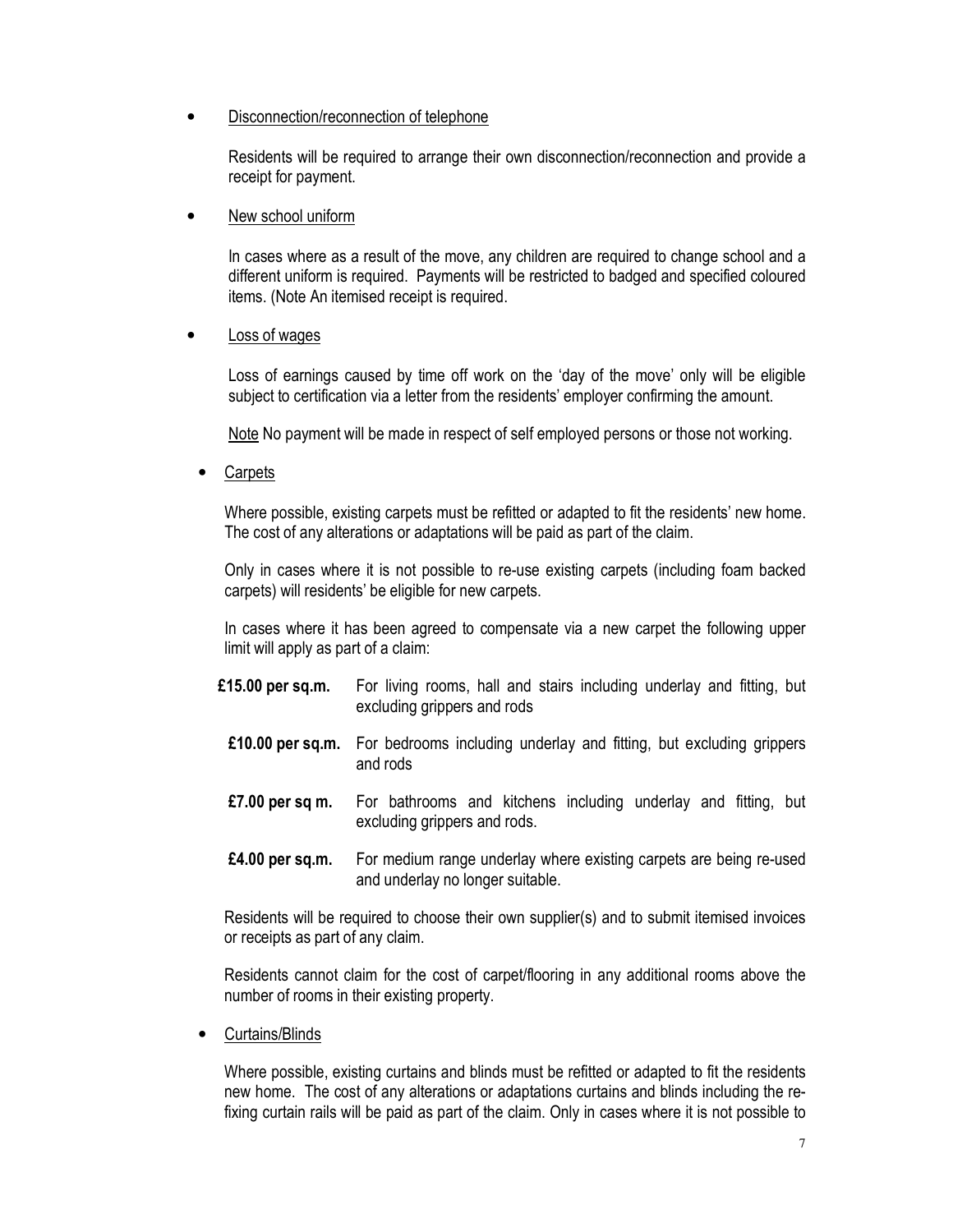re-use existing curtains will residents be eligible for replacement of either new curtains or blinds<sup>1</sup>. The resident can claim reasonable costs for replacement of curtains subject to being of similar type and quality to existing curtains/blinds.

Residents will be required to choose their own supplier(s) and to submit itemised invoices or receipts as part of any claim.

Residents cannot claim for the cost of curtains/blinds in any additional rooms above the number of rooms in their existing property.

Change of Address

Costs incurred in notifying a change of address and the alteration of documents, for example, Insurance Companies, DVLA

• Built in wardrobes / furniture that will not fit into the new property

Residents with furniture that is "built in" to their existing home, for example wardrobes or beds, and there is a need to purchase a replacement item for their new home, compensation will be based on the purchase of a replacement item of similar quality to their existing furniture. A receipt for the replacement item must be submitted the "value for money" received from the new item of furniture will be taken into account when assessing their claim.

 Residents forced to dispose of items of furniture that are not "built in" but will not fit into your new property will be paid compensation on a "loss on forced sale" basis that will reflect the age and condition of the furniture disposed of, it will not relate to the purchase price of any replacement item.

 Residents cannot claim for the cost built in wardrobes/furniture that will not fit for any additional rooms above the number of rooms in their existing property.

- 3.6 The general items of claim which will apply to most residents are set out above. It is however accepted that the list is not exhaustive and the Council will consider other reasonable claims that arise. The independent advisor will be able to provide advice and assistance on this matter.
- 5. How to Claim

 $\overline{a}$ 

- 5.1 Home Loss Payments
- (a) Tenants (Council and private) will be required to complete the claim form which will be issued prior to rehousing. The Council undertakes to make a payment by cheque within 20 working days of receipt of a valid claim form. Council and private tenants will receive Home Loss Payment in two instalments:
	- i. 50% prior to moving less the deduction of any rent arrears, Council Tax or other Council debits.

 $<sup>1</sup>$  This policy does not include compensation for both new curtains and blinds at the same window.</sup>